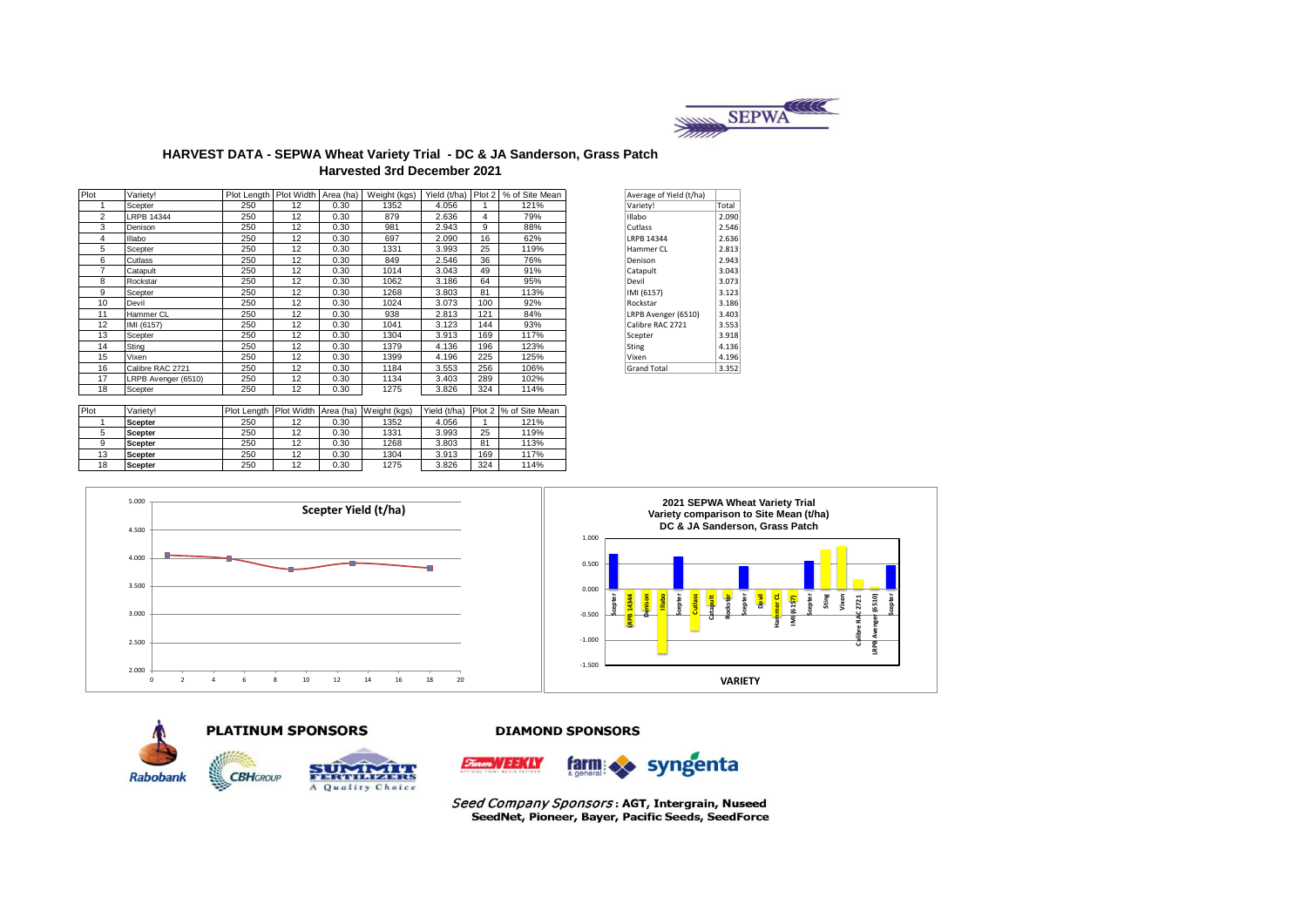



|                |                     | Yield  |                |
|----------------|---------------------|--------|----------------|
| Plot           | Variety!            | (t/ha) | % of Site Mean |
| 1              | Scepter             | 4.056  | 121%           |
| $\overline{2}$ | <b>LRPB 14344</b>   | 2.636  | 79%            |
| 3              | Denison             | 2.943  | 88%            |
| 4              | Illabo              | 2.090  | 62%            |
| 5              | Scepter             | 3.993  | 119%           |
| 6              | Cutlass             | 2.546  | 76%            |
| 7              | Catapult            | 3.043  | 91%            |
| 8              | Rockstar            | 3.186  | 95%            |
| 9              | Scepter             | 3.803  | 113%           |
| 10             | Devil               | 3.073  | 92%            |
| 11             | Hammer CL           | 2.813  | 84%            |
| 12             | IMI (6157)          | 3.123  | 93%            |
| 13             | Scepter             | 3.913  | 117%           |
| 14             | Sting               | 4.136  | 123%           |
| 15             | Vixen               | 4.196  | 125%           |
| 16             | Calibre RAC 2721    | 3.553  | 106%           |
| 17             | LRPB Avenger (6510) | 3.403  | 102%           |
| 18             | Scepter             | 3.826  | 114%           |

#### **Site Details**

#### **Plot Dimensions**

| Length (m) | Width (m) |      | Area (m2) Conversion |
|------------|-----------|------|----------------------|
| 250        | 12        | 0.30 | 3.33                 |



# **PLATINUM SPONSORS**





**Conversion Factor**

# **DIAMOND SPONSORS**





Seed Company Sponsors: AGT, Intergrain, Nuseed SeedNet, Pioneer, Bayer, Pacific Seeds, SeedForce

# **Statistical Analysis**

| <b>SILE DELAIS</b>      |                                 |                       |
|-------------------------|---------------------------------|-----------------------|
| <b>Duplex</b>           | Site Mean (t/ha)                | 3.352                 |
| Friday, 7 May 2021      | Probability                     | 0.001                 |
| Friday, 3 December 2021 | Least significant difference 5% | 0.328                 |
| 60 kg/ha                | <b>CV %</b>                     | 3.2                   |
|                         |                                 | Statistical Affaiysis |